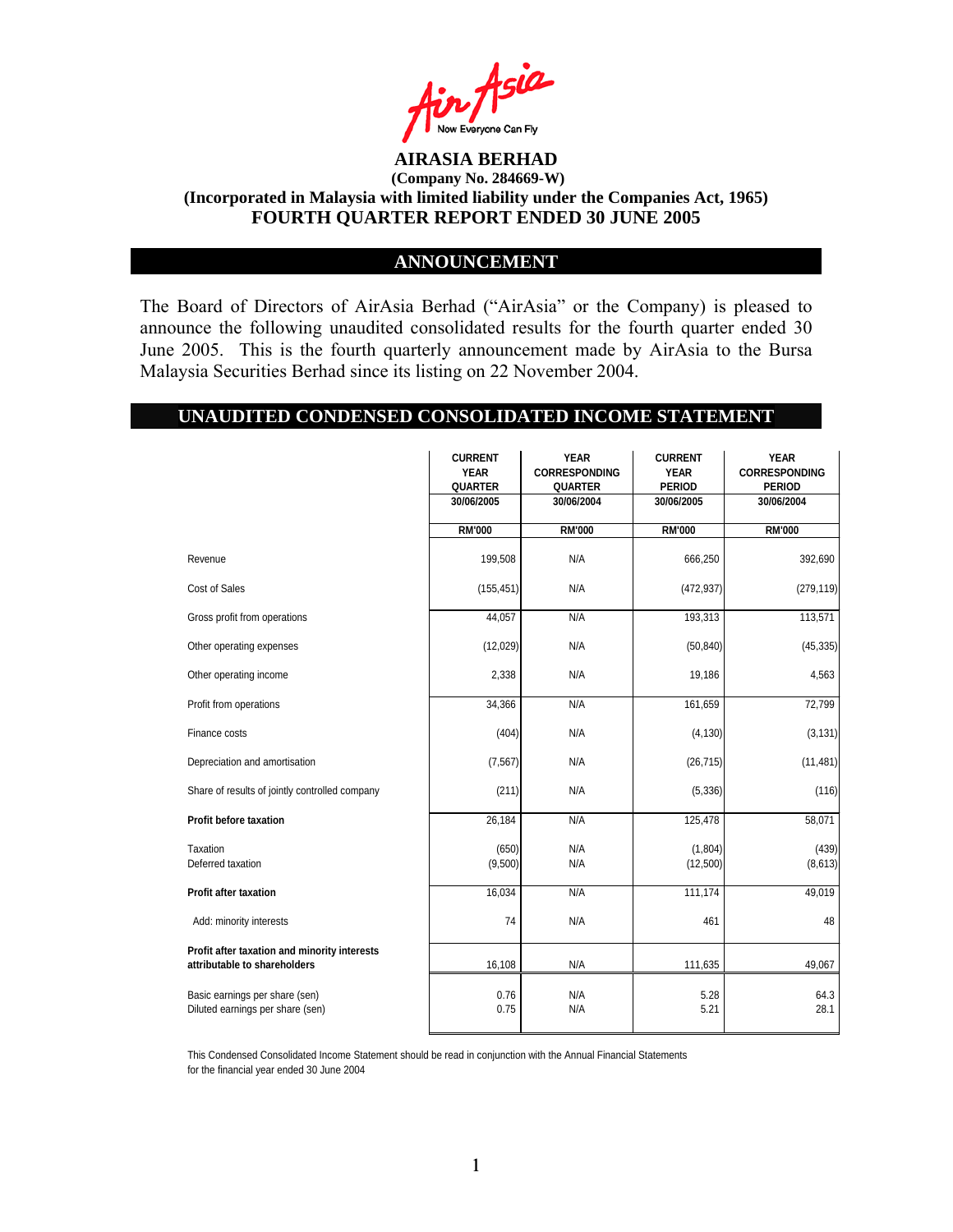Asia **I** Now Everyone Can Fly<br>**AIRASIA BERHAD** 

#### **CONDENSED CONSOLIDATED BALANCE SHEET AS AT 30 JUNE 2005**

|                                                         | <b>UNAUDITED</b>    | <b>AUDITED</b>         |
|---------------------------------------------------------|---------------------|------------------------|
|                                                         | <b>AS AT END OF</b> | <b>AS AT PRECEDING</b> |
|                                                         | <b>CURRENT</b>      | <b>FINANCIAL</b>       |
|                                                         | <b>QUARTER</b>      | <b>YEAR END</b>        |
|                                                         | 30/06/2005          | 30/06/2004             |
|                                                         | <b>RM'000</b>       | <b>RM'000</b>          |
| <b>NON CURRENT ASSETS</b>                               |                     |                        |
| Property, plant & equipment                             | 223,629             | 158,456                |
| Investment in an associate/jointly controlled company   | 6,805               | 86                     |
| Other investments                                       | 91                  | 108                    |
| Goodwill                                                | 7,334               | 0                      |
| Deferred expenditure                                    | 14,687              | 4,369                  |
|                                                         | 252,546             | 163,019                |
| <b>CURRENT ASSETS</b>                                   |                     |                        |
| Deferred share issue expenses                           | 0                   | 2,741                  |
| Inventories (at cost)                                   | 4,680               | 3,947                  |
| Trade and other receivables                             | 276,453             | 113,947                |
| Aircraft deposits                                       | 182,414             | 0                      |
| Amount owing by an associate/jointly controlled company | 70,805              | 202                    |
| Deposits, bank and cash balances                        | 337,026             | 66,147                 |
|                                                         | 871,378             | 186,984                |
| <b>CURRENT LIABILITIES</b>                              |                     |                        |
| Trade and other payables                                | 155,986             | 102,146                |
| Amount owing to jointly controlled company              | 202                 | 202                    |
| Hire purchase payables<br>Borrowings (secured)          | 148<br>0            | 128                    |
| <b>Current tax liabilities</b>                          | 798                 | 47,728<br>439          |
|                                                         | 157,134             | 150,643                |
| <b>NET CURRENT ASSETS</b>                               | 714,244             | 36,341                 |
|                                                         |                     |                        |
| <b>NON CURRENT LIABILITIES</b>                          |                     |                        |
| Deferred tax liabilities                                | 13,613              | 1,113                  |
| Hire purchase payables                                  | 230                 | 239                    |
| Borrowings (secured)                                    | $\Omega$            | 47,728                 |
|                                                         | 13,843              | 49,080                 |
|                                                         |                     |                        |
|                                                         | 952,947             | 150,280                |
| <b>CAPITAL AND RESERVES</b>                             |                     |                        |
| Share capital                                           | 233,503             | 175,127                |
| Share premium                                           | 698,601             | 65,959                 |
| Retained Earnings / Accumulated losses                  | 20,829              | (90, 806)              |
| Shareholders' funds                                     | 952,933             | 150,280                |
| Minority interest                                       | 14                  | 0                      |
|                                                         | 952,947             | 150,280                |
|                                                         |                     |                        |
| *NET TANGIBLE ASSETS PER SHARE (RM)                     | 0.41                | 0.86                   |

\*Net tangible assets per share calculation for the quarter under review included the effect of share split of one existing ordinary share of RM1.00 each in the Company into 10 new ordinary shares of RM0.10 each on 6 Oct 2004

This Condensed Consolidated Balance Sheet should be read in conjunction with the Annual Financial Statements for the financial year ended 30 June 2004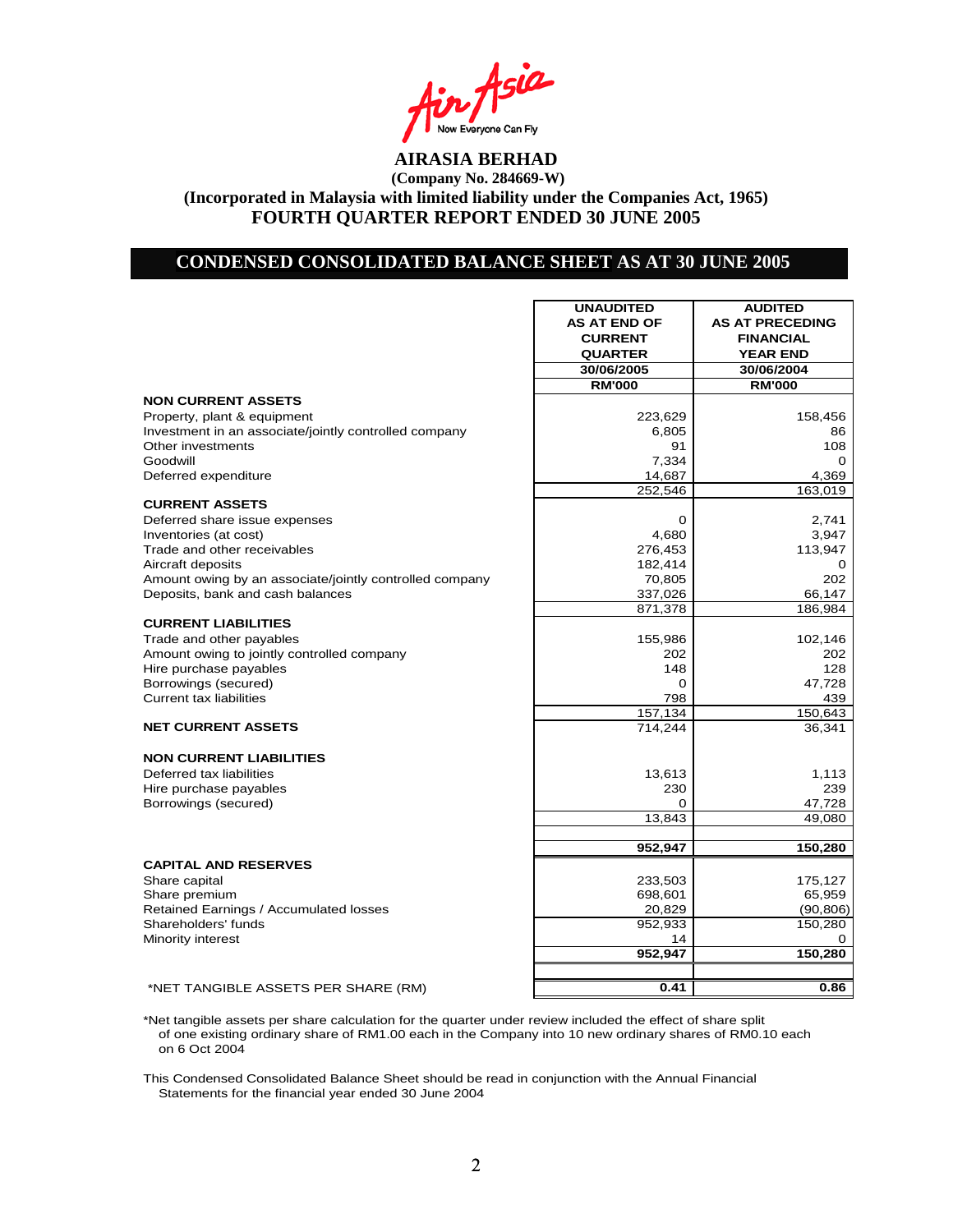Asia **AIRASIA BERHAD** 

#### **UNAUDITED CONDENSED CONSOLIDATED CASH FLOW STATEMENTS**

 $\Gamma$ 

**CURRENT PRECEDING**

┑

|                                                                              | <b>YEAR ENDED</b><br>30/06/2005 | <b>YEAR ENDED</b><br>30/06/2004 |
|------------------------------------------------------------------------------|---------------------------------|---------------------------------|
|                                                                              | <b>RM'000</b>                   | <b>RM'000</b>                   |
| <b>CASH FLOWS FROM OPERATING ACTIVITIES</b>                                  |                                 |                                 |
| Profit from operations before taxation                                       | 125,478                         | 58,071                          |
|                                                                              |                                 |                                 |
| Adjustments:                                                                 |                                 |                                 |
| Interest expense                                                             | 4,130                           | 1,236                           |
| Share of results of jointly controlled company                               | 5,335                           |                                 |
| Amortisation of deferred expenditure                                         | 10,479                          | 1,442                           |
| Write-off of plant and equipment                                             |                                 | 12                              |
| Loss/(gain) on disposal of investments                                       | 26                              | 218                             |
| Loss on disposal of property, plant & equipment<br>Provision for maintenance |                                 | 15,375                          |
| Depreciation of property, plant and equipment                                | 26,715                          | 11,481                          |
| Interest income                                                              | (9, 331)                        | (1,569)                         |
|                                                                              |                                 |                                 |
|                                                                              | 162,832                         | 86,266                          |
| Changes in operating assets and liabilities                                  |                                 |                                 |
| Increase in inventories                                                      | (733)                           | (1,754)                         |
| Increase in trade and other receivables                                      | (344, 919)                      | (67, 279)                       |
| Increase in trade and other payables                                         | 33,135                          | 11,503                          |
|                                                                              | (149, 685)                      | 28,736                          |
| Cash generated from operations                                               |                                 |                                 |
| Interest paid                                                                | (4, 130)                        | (1,236)                         |
| Interest received                                                            | 9,331                           | 1,544                           |
| Tax paid                                                                     | (1,520)                         | (125)                           |
|                                                                              |                                 |                                 |
| Net cash from operating activities                                           | (146, 004)                      | 28,919                          |
| <b>CASH FLOWS FROM INVESTING ACTIVITIES</b>                                  |                                 |                                 |
| Purchase of property, plant and equipment                                    | (91, 879)                       | (149, 901)                      |
| Net cashflow on acquisition of subsidiary company                            | (18, 914)                       |                                 |
| Proceeds from disposal of fixed assets                                       | 104                             |                                 |
| Proceeds from disposal of investments                                        |                                 | 6,053                           |
| Amount due from associated companies                                         | (70, 603)                       |                                 |
|                                                                              |                                 |                                 |
| Net cash used in investing activities                                        | (181, 292)                      | (143, 848)                      |
| <b>CASH FLOWS FROM FINANCING FACILITIES</b>                                  |                                 |                                 |
| Hire purchase instalments paid                                               | (129)                           | (66)                            |
| <b>Issuance of shares</b>                                                    | 717,438                         | 52,183                          |
| Share listing expenses                                                       | (23, 679)                       |                                 |
| Fixed deposits pledged as securities                                         | (8, 795)                        | (6, 597)                        |
| Proceeds from borrowings                                                     |                                 | 95,456                          |
| Repayment of loans                                                           | (95, 456)                       |                                 |
|                                                                              |                                 |                                 |
| Net cash from financing activities                                           | 589,379                         | 140,976                         |
| <b>NET INCREASE FOR THE FINANCIAL YEAR</b>                                   | 262,083                         | 26,047                          |
| CASH AND CASH EQUIVALENTS AT BEGINNING                                       |                                 |                                 |
| OF THE FINANCIAL YEAR                                                        | 58,589                          | 32,542                          |
| *CASH AND CASH EQUIVALENTS AT END OF                                         |                                 |                                 |
| <b>FINANCIAL YEAR</b>                                                        | 320,672                         | 58,589                          |

\* The balance at end of financial year excludes fixed deposits of RM16.3 million (2004: RM7.6million) pledged with licensed bank as securities for banking facilities granted to the Company

This Condensed Consolidated Cash Flow Statement should be read in conjunction with the Annual Financial Statements for the financial year ended 30 June 2004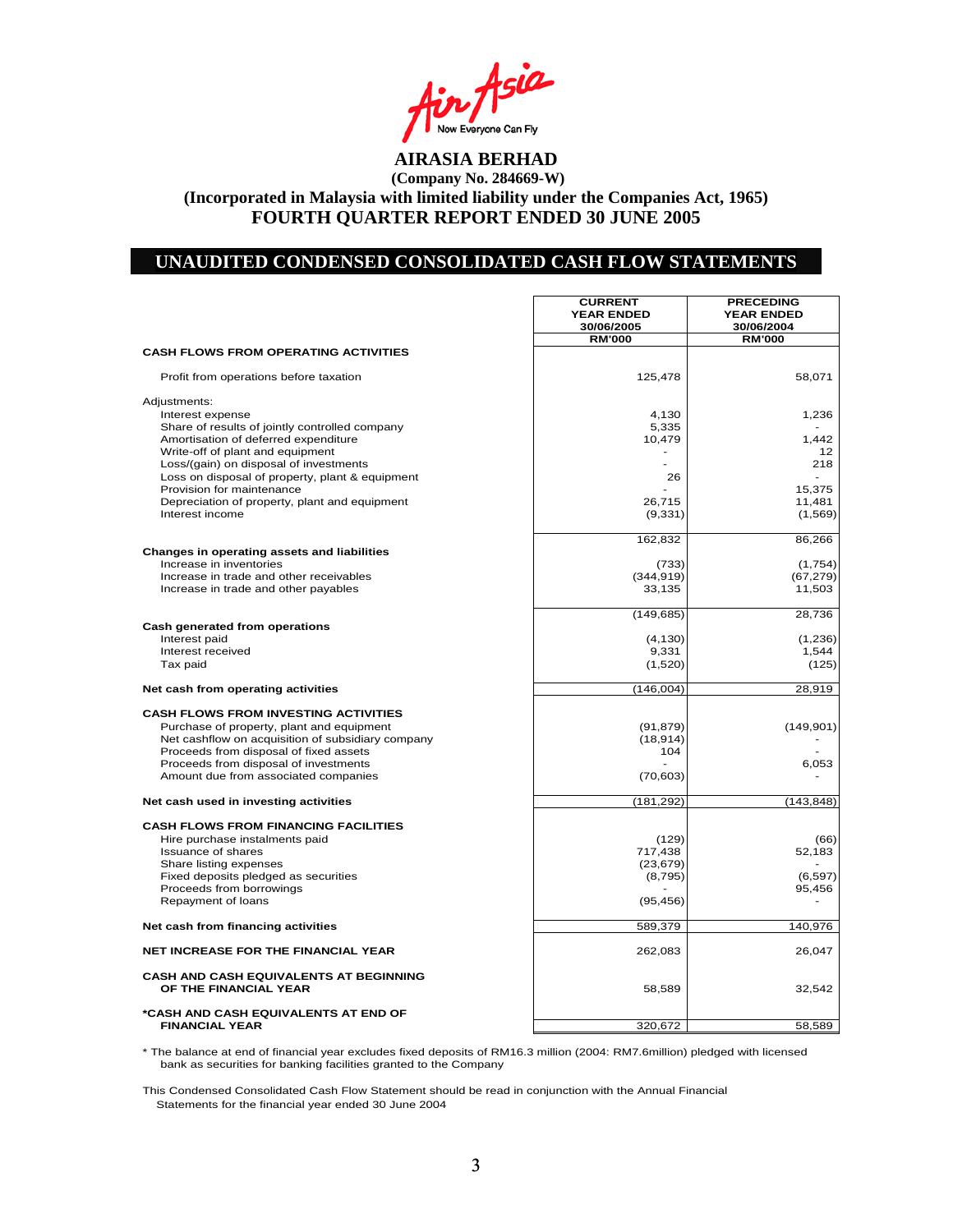

## **UNAUDITED CONDENSED CONSOLIDATED STATEMENT OF CHANGES IN EQUITY**

|                                                                                                | Issued and fully paid<br>ordinary shares<br>of RM0.10 each |                                   | Non-distributable      |                                   | <b>Distributable</b>                            |                                        |                                            |
|------------------------------------------------------------------------------------------------|------------------------------------------------------------|-----------------------------------|------------------------|-----------------------------------|-------------------------------------------------|----------------------------------------|--------------------------------------------|
|                                                                                                | <b>Number</b><br>of shares<br>'000                         | Nominal<br>value<br><b>RM'000</b> | RCPS*<br><b>RM'000</b> | Share<br>premium<br><b>RM'000</b> | Share<br>application<br>monies<br><b>RM'000</b> | Accumulated<br>losses<br><b>RM'000</b> | <b>TOTAL</b><br><b>RM'000</b>              |
| 12 months ended 30/06/04                                                                       |                                                            |                                   |                        |                                   |                                                 |                                        |                                            |
| At 1 July 2003<br>*Conversion of RCPS<br>Issuance of shares<br>Net Profit                      | 52,070<br>109,216<br>13,841                                | 52,070<br>109,216<br>13,841       | 109,216<br>(109, 216)  | ٠<br>65,959                       | 27,617<br>(27, 617)                             | (139, 873)<br>49,067                   | 49,030<br>52,183<br>49,067                 |
| At 30 June 2004                                                                                | 175,127                                                    | 175,127                           | ۰.                     | 65,959                            | $\overline{\phantom{a}}$                        | (90, 806)                              | 150,280                                    |
| 12 months ended 30/06/05                                                                       |                                                            |                                   |                        |                                   |                                                 |                                        |                                            |
| At 1 July 2004<br>**Share split<br><b>Issuance of shares</b><br>Listing expenses<br>Net Profit | 175,127<br>1,576,143<br>583,760                            | 175,127<br>58,376                 | ۰.<br>۰<br>۰           | 65,959<br>659,062<br>(26, 420)    |                                                 | (90, 806)<br>111,635                   | 150,280<br>717,438<br>(26, 420)<br>111,635 |
| At 30 June 2005                                                                                | 2,335,030                                                  | 233,503                           | ٠                      | 698,601                           |                                                 | 20,829                                 | 952,933                                    |

\* Redeemable Cumulative Preference Shares of RM1.00 each

\*\* Share split of one existing ordinary share of RM1.00 each in the Company into 10 new ordinary shares of RM0.10 each on 6 Oct 2004

This Condensed Consolidated Statement of Changes in Equity should be read in conjunction with the Annual Financial Statements for the financial year ended 30 June 2004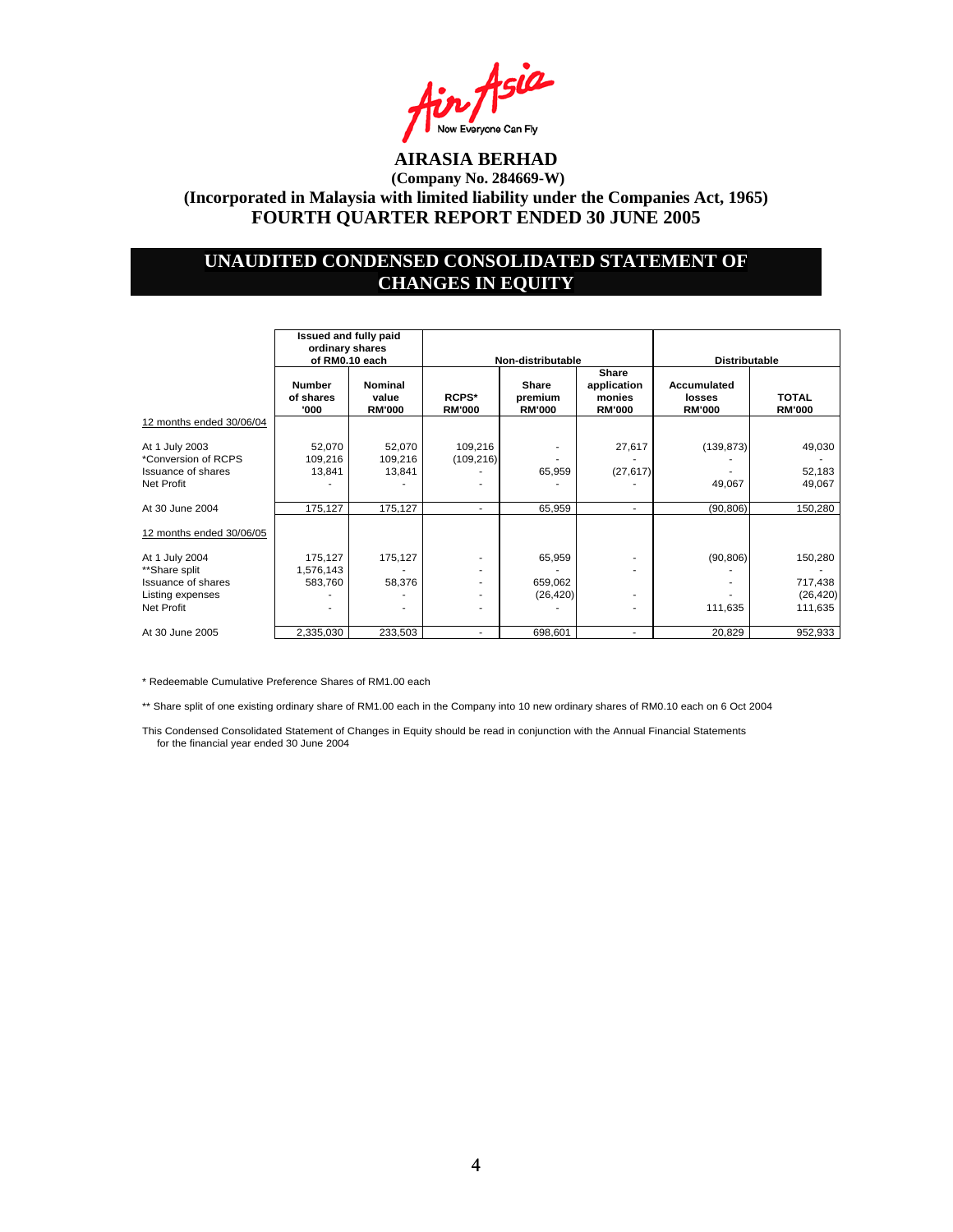Asia Now Everyone Can Fly<br>**AIRASIA BERHAD** 

## **KEY OPERATING STATISTICS – 30 JUNE 2005**

| <b>PERFORMANCE INDICATOR</b>           | Q3-2005       | Q4-2005       |
|----------------------------------------|---------------|---------------|
|                                        | <b>ACTUAL</b> | <b>ACTUAL</b> |
| <b>EBITDAR Margin</b>                  | 35%           | 23%           |
| <b>EBIT Margin</b>                     | 24%           | 13%           |
| Net Income Margin                      | 25%           | 8%            |
| RPK (million)                          | 1,187         | 1,447         |
| ASK (million)                          | 1,650         | 1,903         |
| Rev/RPK (sen)                          | 13.81         | 13.79         |
| Cost/ASK (sen)                         | 8.06          | 9.13          |
| Cost/ASK (sen) without fuel            | 3.81          | 4.78          |
| No. of Flights                         | 10,402        | 11,317        |
| Load Factor                            | 72%           | 76%           |
| Aircraft in operation (End of Month)   | 20.00         | 19.00         |
| Average number of aircraft (operation) | 17.07         | 17.56         |
| Number of Pax                          | 1,099,596     | 1,203,459     |
| Average fare (RM)                      | 143           | 150           |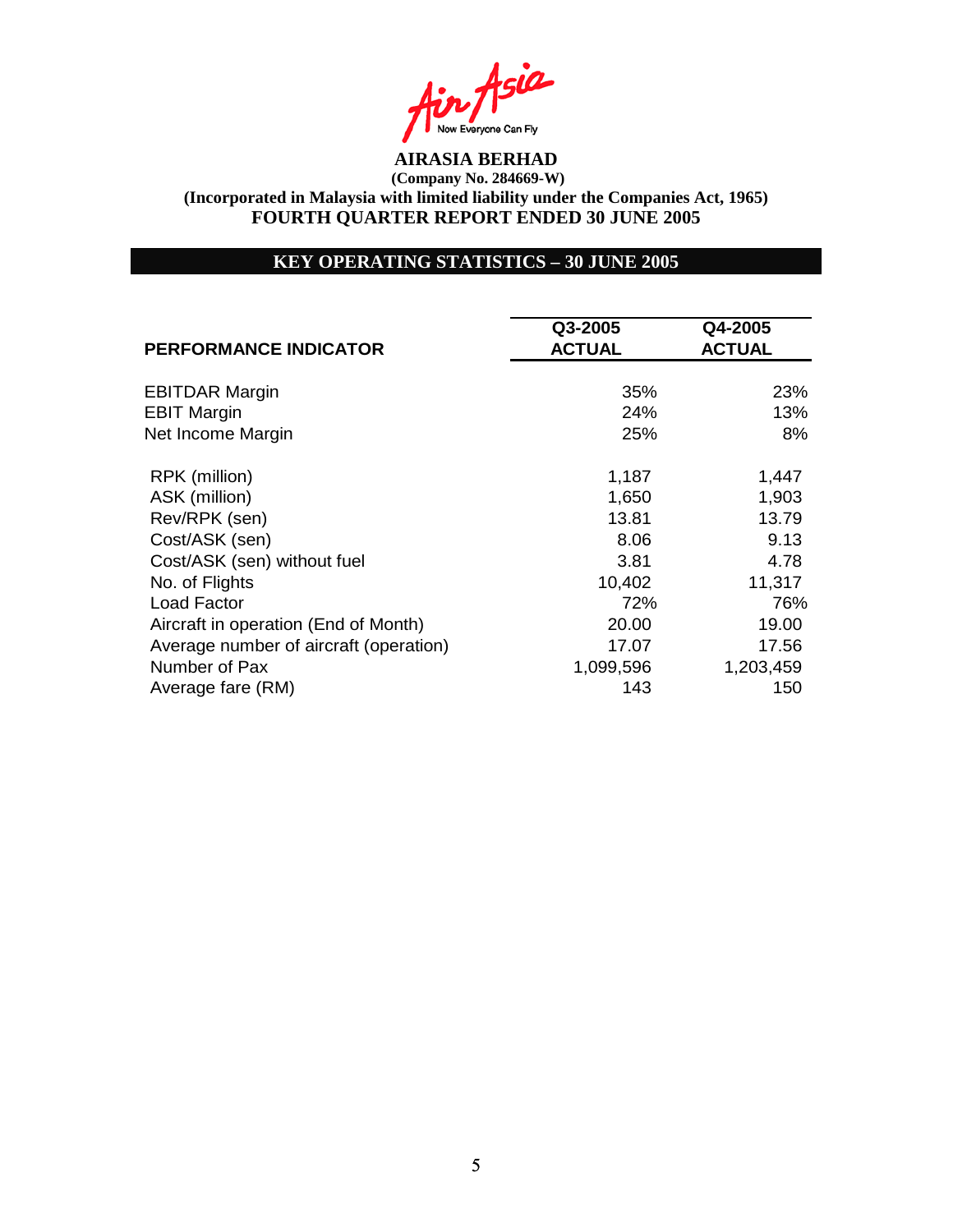

## **UNAUDITED NOTES TO THE ACCOUNTS – 30 JUNE 2005**

1. (*A statement that the same accounting policies and methods of computation are followed in the interim financial statements as compared with the most recent annual financial statements or, if those policies or methods have been changed, a description of the nature and effect of the change*)

The interim financial report has been prepared in accordance with the requirements of Financial Reporting Standards ("FRS") No. 134 – Interim Financial Reporting and Appendix 9B of the Listing Requirements of the Bursa Malaysia Securities Berhad (Bursa Malaysia). There is no preceding year corresponding quarter comparative as the Group is still within its first year of listing on Bursa Malaysia. The financial statements should be read in conjunction with the Group's most recent audited financial statements for the year ended 30 June 2004.

The accounting policies and methods of computation used in the Group's annual financial statements for the financial year ended 30 June 2004 have been used in the preparation of the interim financial statements.

2. (*Where the audit report of the enterprise's preceding annual financial statements was qualified, disclosure of the qualification and the current status of the matter(s) giving rise to the qualification*)

The audit report of the Group's annual financial statements for the financial year ended 30 June 2004 was not subject to any qualification.

3. (*Explanatory comments about the seasonality or cyclicality of interim operations*)

AirAsia is principally involved in the provision of air transportation services and thus, is subject to the seasonal demand for air travel. The passenger load factor of our fourth quarter was 76%, which was 4% higher than the immediately preceding quarter due to higher demand for air travel during the months from April to June. This pattern is in line with the forecast and expectation of the Group.

4. (*The nature and amount of items affecting assets, liabilities, equity, net income, or cash flows that is unusual because of their nature, size, or incidence*)

 There were no unusual items affecting assets, liabilities, equity, net income or cash flows for the quarter or the financial year.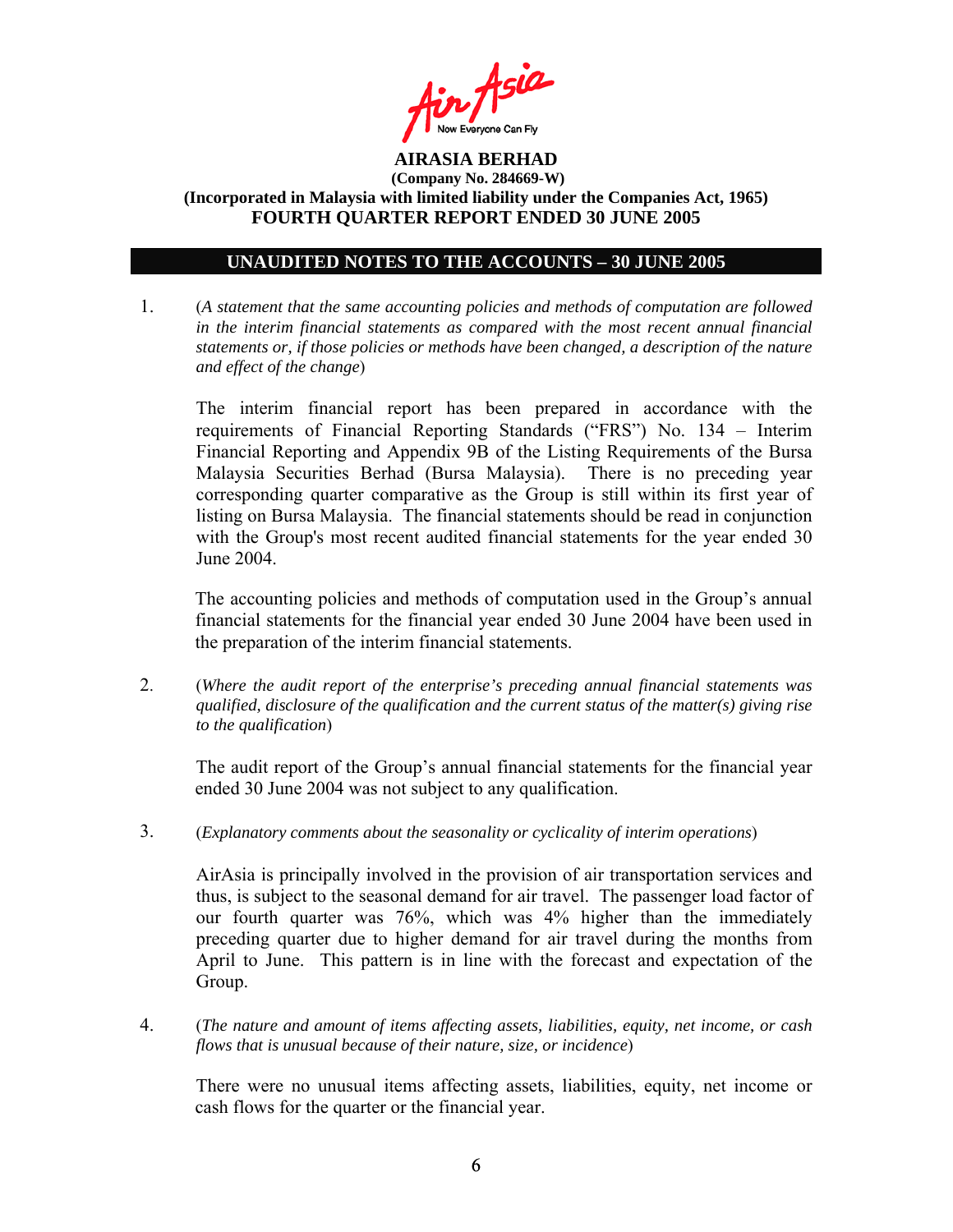

### **UNAUDITED NOTES TO THE ACCOUNTS – 30 JUNE 2005**

5. (*The nature and amount of changes in estimates of amounts reported in prior interim periods of the current financial year or changes in estimates of amounts reported in prior financial years, if those changes have a material effect in the current interim period*)

There have been no changes in the basis of estimates provided in respect of the financial year under review.

6. (*Issuance, cancellations, repurchases, resale and repayments of debt and equity securities*)

The Group's borrowings which comprised secured revolving credit and term loan amounting to RM95.4 million, have been fully repaid on 4 January 2005 and 31 January 2005 respectively. Other than the above, there were no issuance and repayment of debt and equity securities, share buy-backs, share cancellation or shares held as treasury shares and resale of treasury shares in the year under review.

7. (*Dividends paid (aggregate or per share) separately for ordinary shares and other shares*)

There were no dividends paid during the quarter under review.

8. (*Segment revenue and segment result for business segments or geographical segments, whichever is the enterprise's primary basis of segment reporting [disclosure of segment*  data is required in an enterprise's interim financial report only if MASB 22, Segment *Reporting, requires that enterprise to disclose segment data in its annual financial statements]*)

Segmental information is not presented as there are no significant business segments other than the provision of air transportation services. The financial results for the quarter under review include our share of results from our operations in Thailand and Indonesia, via our joint venture and associated companies, Thai AirAsia Co. Ltd. and PT Awair International respectively. However, the financial results from our operations in Thailand and Indonesia are insignificant as compared to the operations of the Group. The Group's operations are conducted predominantly in Malaysia.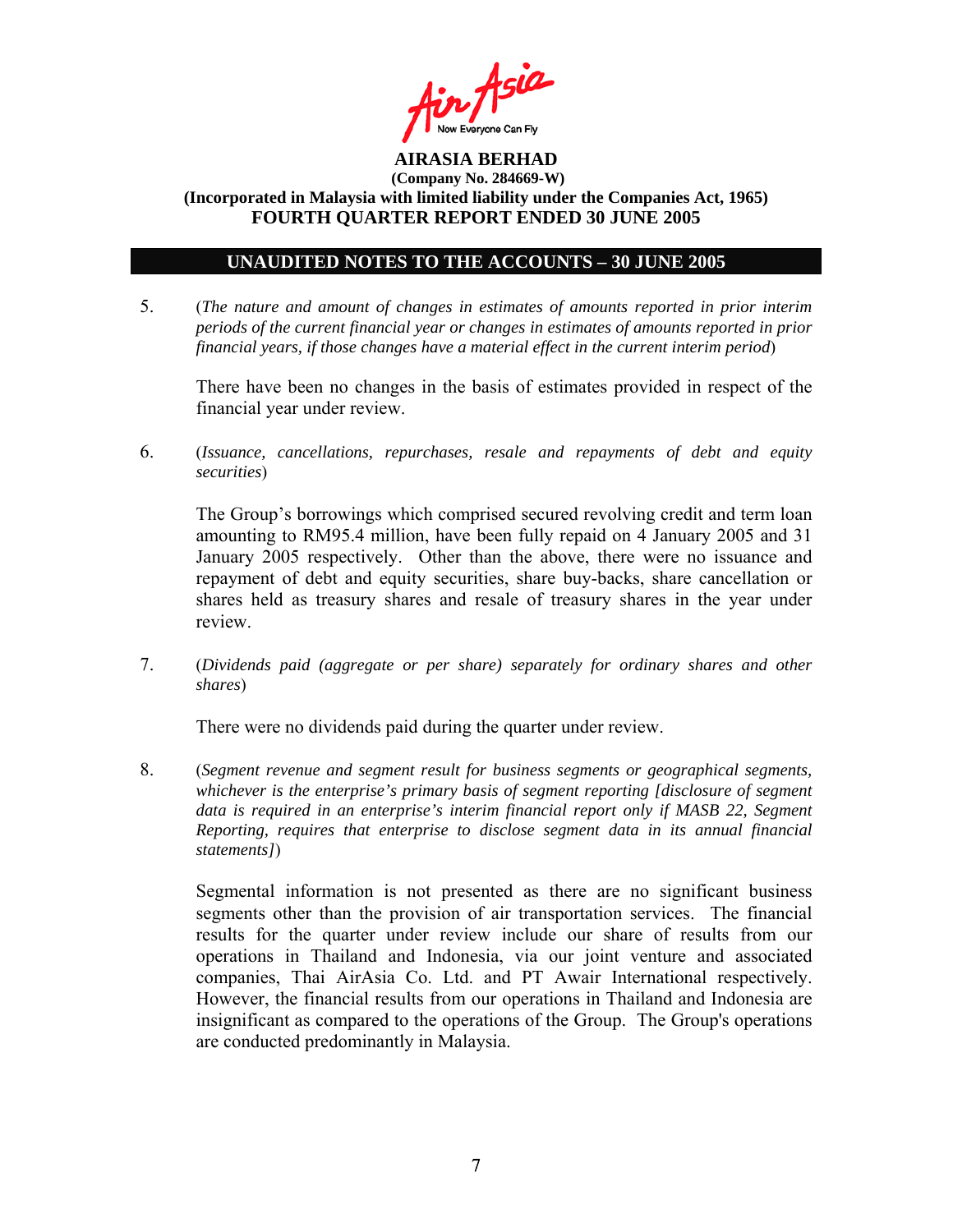

### **UNAUDITED NOTES TO THE ACCOUNTS – 30 JUNE 2005**

9. (*Where valuations of property, plant and equipment have been brought forward, without amendment from the previous annual financial statements, a statement to that effect should be given*)

 There was no revalued property, plant and equipment during the quarter under review or as at 30 June 2005.

10. (*Material events subsequent to the end of the interim period that have not been reflected in the financial statements for the interim period*)

There were no material events subsequent to the end of the quarter that have not been reflected in the financial statements for the quarter.

11. (*The effect of changes in the composition of the enterprise during the interim period, including business combinations, acquisition or disposal of subsidiaries and long-term investments, restructuring, and discontinuing operations*)

There were no changes in the composition of the Group, including business combinations, acquisition or disposal of subsidiaries and long term investments, restructuring and discontinuing operations during the quarter.

12. (*Changes in contingent liabilities or contingent assets since the last annual balance sheet date*)

The Company has made an application to the Government for the waiver of withholding tax payable on certain lease payments for aircraft made prior to 30 June 2001. The Directors are of the opinion that the Company's application will receive due consideration from the Government and that a favorable response will be granted.

In the event that the application is not successful, the potential shortfall of the provision for withholding tax payable as at 30 June 2005 is approximately RM2.3 million, which has not been provided for in the financial year. This was disclosed in the Company's Initial Public Offering ("IPO") prospectus dated 20 October 2004.

The above amount will be provided if the approval of the application is not obtained by the date of the signed audited accounts for the year ended 30 June 2005.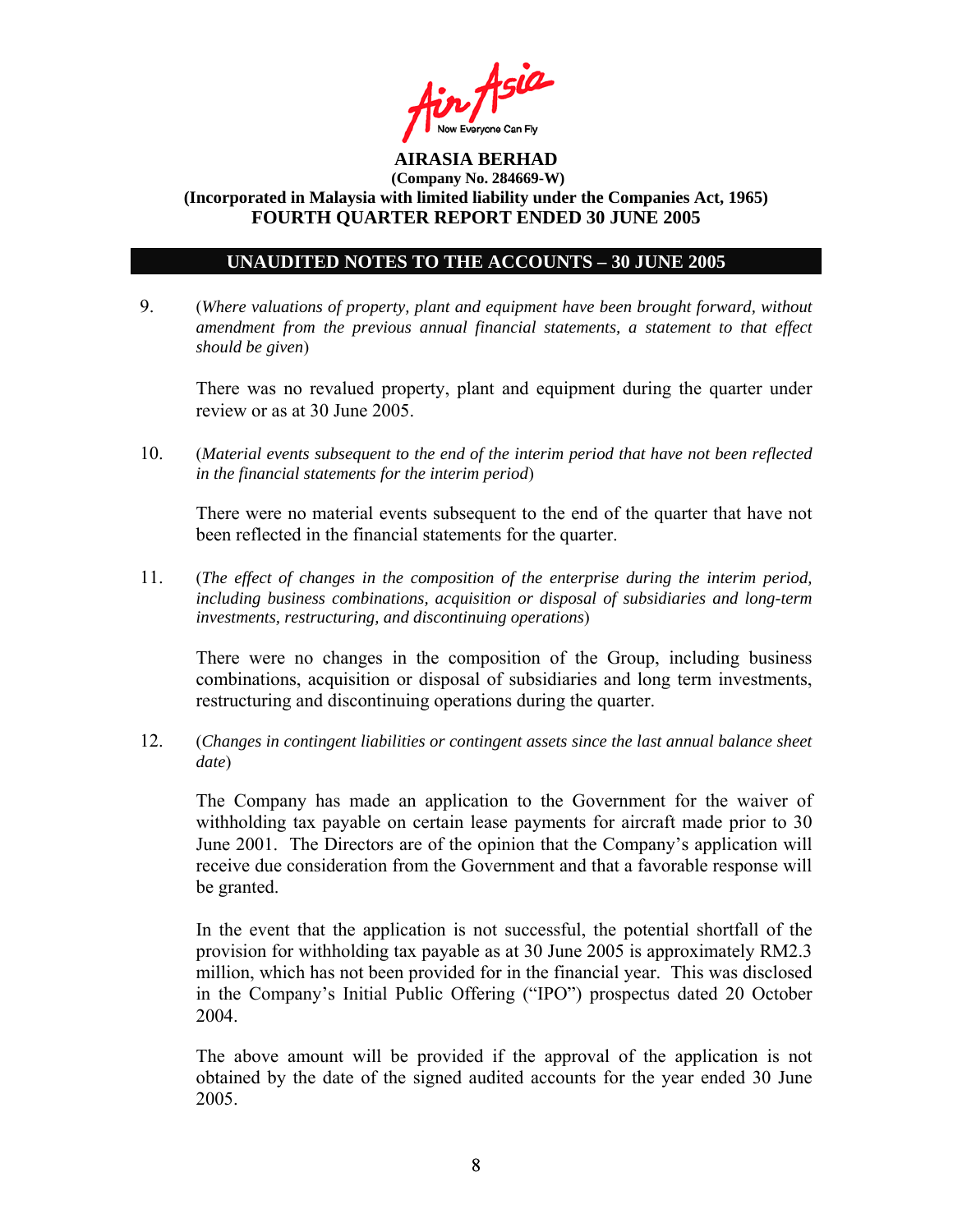

### **UNAUDITED NOTES TO THE ACCOUNTS – 30 JUNE 2005**

There have been no material changes in contingent liabilities since the last audited balance sheet date as at 30 June 2004.

- 13. *Commitments*
- (a) Capital commitments for property, plant and equipment:

|                             |           | Group and Company |
|-----------------------------|-----------|-------------------|
|                             | 2005      | 2004              |
|                             | RM'000    | RM'000            |
| Approved and contracted for | 8,037,544 | 29,760            |

#### (b) Non-cancelable operating leases

The future minimum lease payments under non-cancelable operating leases are:

|                                              |         | Group and Company |
|----------------------------------------------|---------|-------------------|
|                                              | 2005    | 2004              |
|                                              | RM'000  | RM'000            |
| Not later than 1 year                        | 90,995  | 58,319            |
| Later than 1 year and not later than 5 years | 258,926 | 185,662           |
| Later than 5 years                           | 44,631  | 58,240            |
|                                              | 394,552 | 302,221           |
|                                              |         |                   |

14. (*A review of the performance of the company and its principal subsidiaries, setting out material factors affecting the earnings and/or revenue of the company and the group for the current quarter and financial year-to-date*)

The Group recorded revenue of RM199.5 million and profit before tax of RM26.2 million respectively for the quarter. For the financial year under review, the Group recorded revenue of RM666.3 million and profit before tax of RM125.5 million respectively.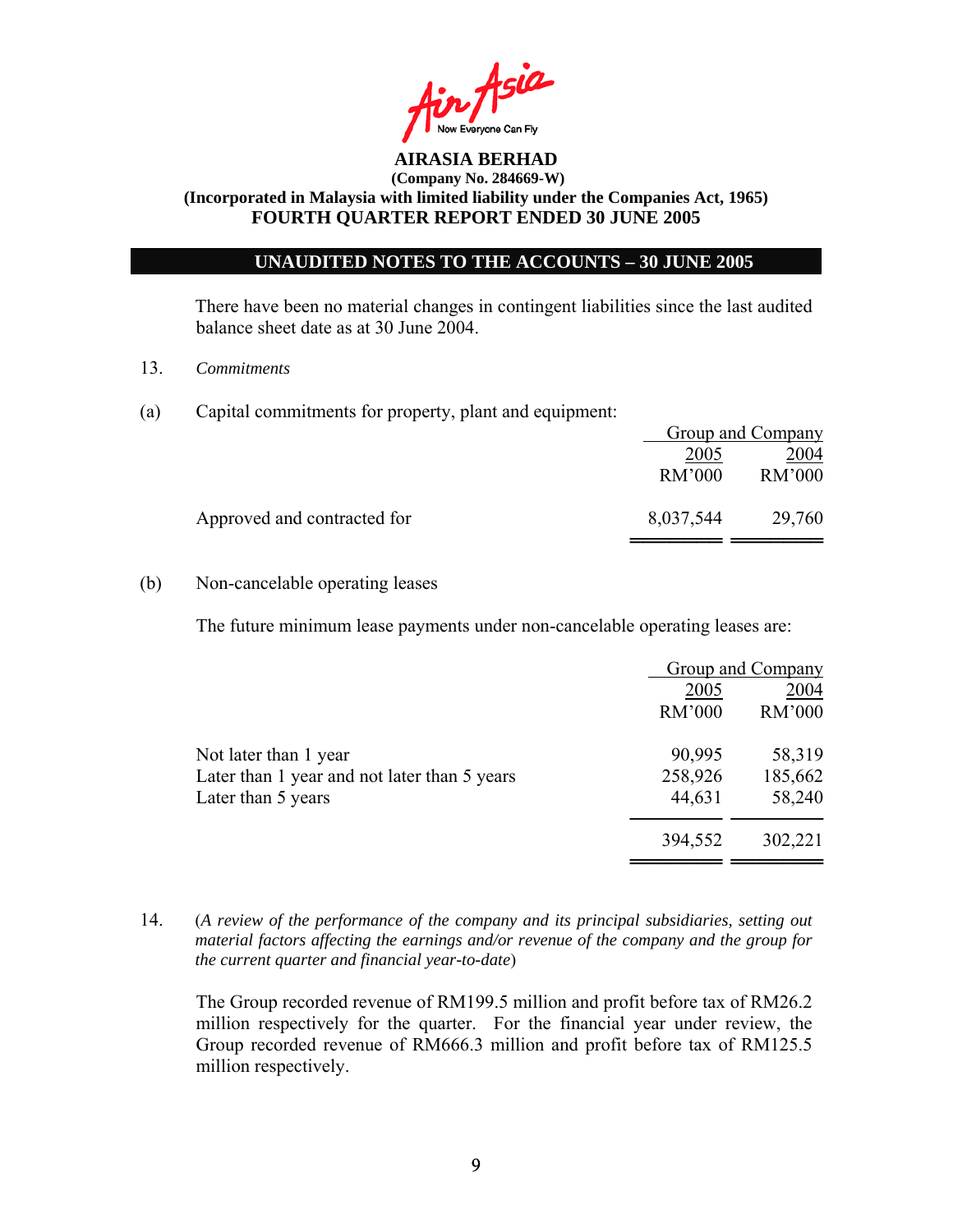

### **UNAUDITED NOTES TO THE ACCOUNTS – 30 JUNE 2005**

The results for the quarter under review were affected by fewer than expected number of aircraft in operation and higher fuel and staff costs. AirAsia has implemented a fuel surcharge with effect from July 2005 to mitigate against the increase in fuel costs. Staff costs were higher during the quarter under review as compared to the previous quarter as technical crews were hired in anticipation of the arrival of new aircraft.

Kindly also refer to Key Operating Statistics on page 5.

15. (*An explanatory comment on any material change in the profit before taxation for the quarter reported on as compared with the immediate preceding quarter*)

The Group achieved a profit before tax of RM26.2 million for the quarter under review. This was a decrease of RM16.7 million compared to that of the immediately preceding quarter ended 31 March 2005. The decrease in profit was mainly due to higher fuel costs of 17.9%, higher staff costs by 20.1% and major overhaul costs by 207.6% compared to the immediate preceding quarter. The higher staff costs were due to the technical crew hired in anticipation of the arrival of new aircraft. Due to the unforeseen circumstances, the delivery of aircraft was delayed. The higher maintenance and overhaul costs were mainly from engines due for maintenance and major overhauls incurred during this quarter.

16. (*A commentary on the prospects, including the factors that are likely to influence the company's prospects for the remaining period to the end of the financial year or the next financial year if the reporting period is the last quarter*)

The cost of jet fuel remains a real concern in view of the fact that fuel prices have continuously increased on a steady upward trend. The Board does not anticipate fuel prices falling significantly and is of the view that they will remain at high levels in the short term.

Barring unforeseen circumstances and the timely delivery of aircraft, the Directors remain positive about the future prospects for the Group.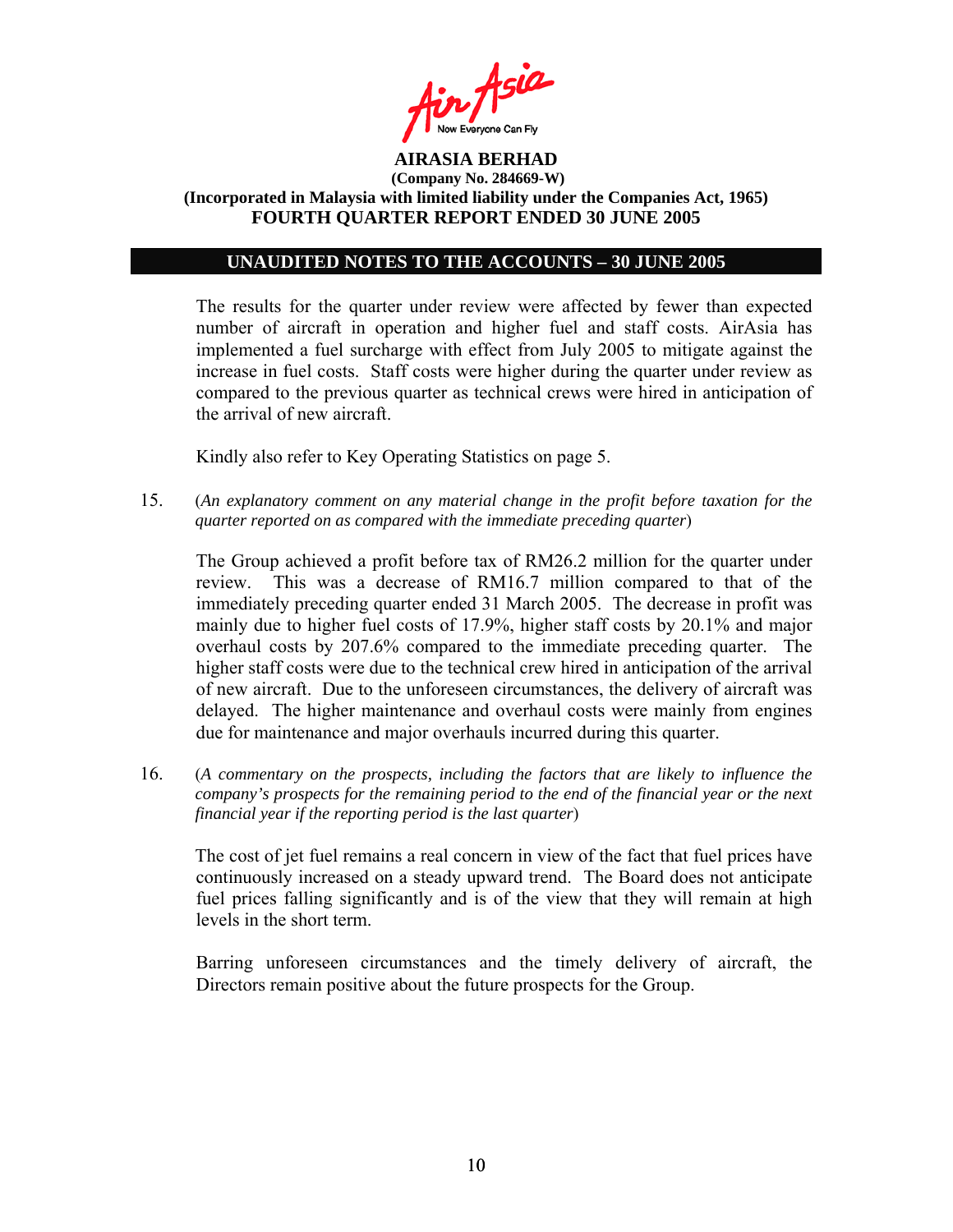

### **UNAUDITED NOTES TO THE ACCOUNTS – 30 JUNE 2005**

- 17. *An explanatory note for any (only applicable to the final quarter for companies which have provided a profit forecast or profit guarantee in a public document):-*
- *(a) variance of actual profit after tax and minority interest and the forecast profit after tax and minority interest (where the variance exceeds 10%);*
- *(b) shortfall in the profit guarantee.]*

|                                                               | As per IPO<br><b>Forecast</b><br><b>30 June 2005</b><br>(RM'000) | <b>Current</b> year<br>ended 30 June<br>2005 (Unaudited)<br>(RM'000) | <b>Variance</b><br>$($ %) |
|---------------------------------------------------------------|------------------------------------------------------------------|----------------------------------------------------------------------|---------------------------|
| Revenue                                                       | 746,596                                                          | 666,250                                                              | 10.8%                     |
| Consolidated profit before taxation<br>Less: Taxation         | 172,804<br>(11, 578)                                             | 125,478<br>(14,304)                                                  | 27.4%                     |
| Consolidated profit after taxation<br>Less: Minority interest | 161,226<br>(1, 344)                                              | 111,174<br>461                                                       |                           |
| Consolidated profit after taxation<br>and minority interest   | 159,882                                                          | 111,635                                                              | $30.2\%$                  |

The non-achievement of the Profit Forecast is primarily due to the following factors:-

a) Fewer than expected number of aircraft deployed

In the Profit Forecast, it was assumed that the Company and its subsidiary and associated companies ("AirAsia Group/Group") would increase its fleet in Malaysia from 13 aircraft as at 30 June 2004 to 25 aircraft as at 30 June 2005. The fleet size in Thailand was assumed to comprise 11 aircraft by 30 June 2005.

It was also assumed that the average number of aircraft for the financial year ended 30 June 2005 to be 19.3 aircraft and 7.0 aircraft for the Malaysian and Thailand operations respectively.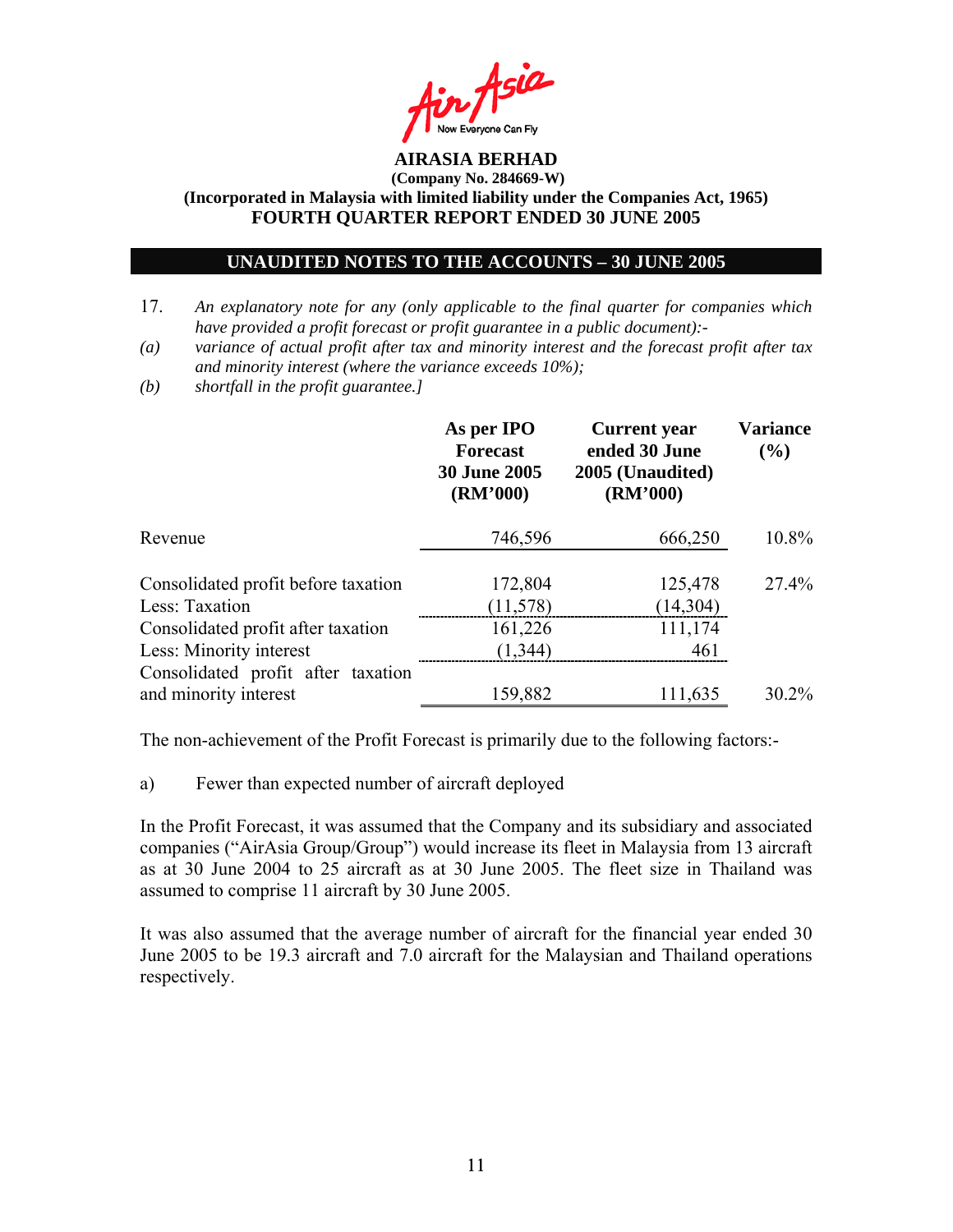

## **UNAUDITED NOTES TO THE ACCOUNTS – 30 JUNE 2005**

As previously announced to Bursa Malaysia, the performance of the Group has been affected by delays in aircraft deployment due to the tightening of the used B737-300 lease market which has led to higher lease rates as compared to the rates assumed in the Profit Forecast. Given that our success thus far was primarily due to our ability to maintain a low cost structure and coupled with the impending aircraft delivery from Airbus in as early as second quarter of financial year ending 30 June 2006, we were unwilling to make a commitment for a higher lease rate for the B737 300 aircraft.

The number of aircraft deployed as at 30 June 2005 and the average number of aircraft deployed for the financial year ended 30 June 2005 for the Malaysian and Thailand operations are set out below:-

| <b>Operations</b> | <b>Total number</b><br>of aircraft as at<br><b>30 June 2005</b> | Average number of aircraft<br>deployed for the financial<br>year ended 30 June 2005 |              | <b>Shortfall in the</b><br>number of<br>aircraft deployed |
|-------------------|-----------------------------------------------------------------|-------------------------------------------------------------------------------------|--------------|-----------------------------------------------------------|
|                   |                                                                 | Forecast $(A)$                                                                      | Actual $(B)$ | A less B                                                  |
| Malaysia          | 19                                                              | 19.3                                                                                | 16.3         | 3.0                                                       |
| Thailand          |                                                                 | 70                                                                                  | 5.1          | 19                                                        |

The shortfall in the average number of aircraft deployed has consequently affected the achievement of other assumptions used in the preparation of the Profit Forecast such as number of passengers carried, revenue passenger kilometers (RPK), available seat kilometers (ASK) etc.

### b) Higher fuel costs

In October 2004, the average aircraft jet fuel cost of the Malaysian operations, after taking into account the effect of hedging was assumed to be USD42.00 per barrel for the first half to 31 December 2004 and USD36.96 per barrel for the second half to 30 June 2005. The actual average fuel cost was USD43.95 per barrel and USD46.28 per barrel for the first half to 31 December 2004 and the second half to 30 June 2005 respectively.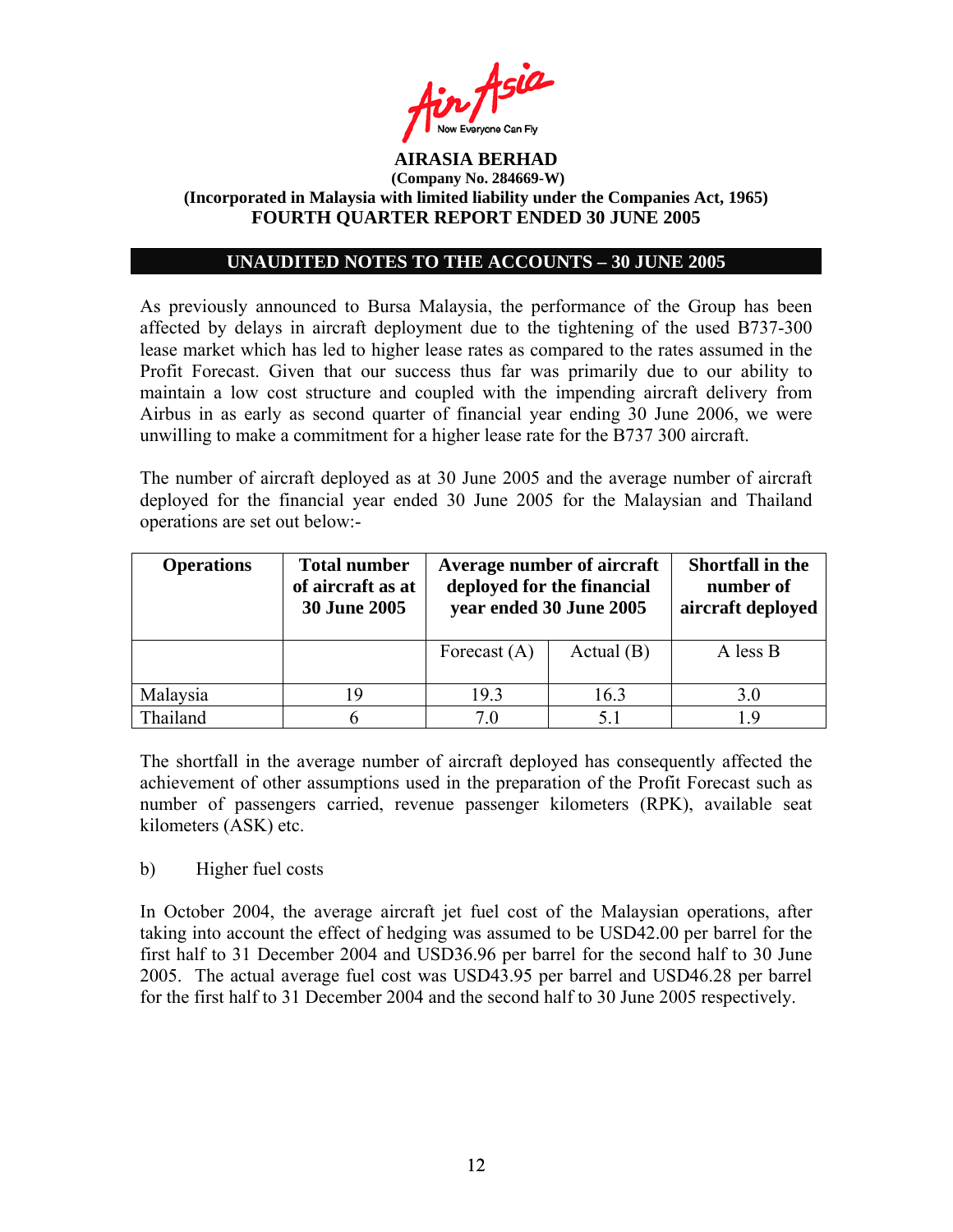

## **UNAUDITED NOTES TO THE ACCOUNTS – 30 JUNE 2005**

c) Share of losses of jointly controlled company – Thai AirAsia Co Ltd ("Thai AirAsia")

It was previously expected that Thai AirAsia could contribute a profit after taxation of approximately RM14.0 million to the Group Profit Forecast. However, for the financial year ended 30 June 2005, we had to equity account approximately RM5.3 million of share of losses of Thai AirAsia.

Thai AirAsia has not been able to meet its profit forecast due to domestic competition and several unforeseen circumstances. The air travel sentiments have been dampened by the unexpected Tsunami disaster, multiple earth quakes off Sumatra and unrest in southern Thailand that happened in the  $2<sup>nd</sup>$  and  $3<sup>rd</sup>$  quarter of the financial year ended 30 June 2005. In addition, Thai AirAsia was also affected by the high fuel price and fewer aircraft than forecast due to the reasons as mentioned in parts (a) and (b) above.

18. (*A breakdown of the tax charge and an explanation of the variance between the effective and statutory tax rate for the current quarter and financial year-to-date)*

|                             | <b>Current Quarter</b><br>30 June 2005<br><b>RM '000</b> | <b>Cumulative Period</b><br><b>30 June 2005</b><br><b>RM '000</b> |  |
|-----------------------------|----------------------------------------------------------|-------------------------------------------------------------------|--|
| <u>Group</u><br>Current tax | 650                                                      | 1,804                                                             |  |
| Deferred tax                | 9,500<br>10,150                                          | 12,500<br>14,304                                                  |  |

The effective tax rate of the Group for the financial year-to-date was lower than the statutory tax rate primarily due to utilisation of previously unrecognised temporary differences.

The Directors have made an assumption that the Company's application to obtain tax exemptions under Section 127(3) of the Income Tax Act 1967 will receive due consideration from the Malaysian Government and that a favorable response will be granted for a period commencing 1 July 2004. This was disclosed in the Company's IPO prospectus dated 20 October 2004.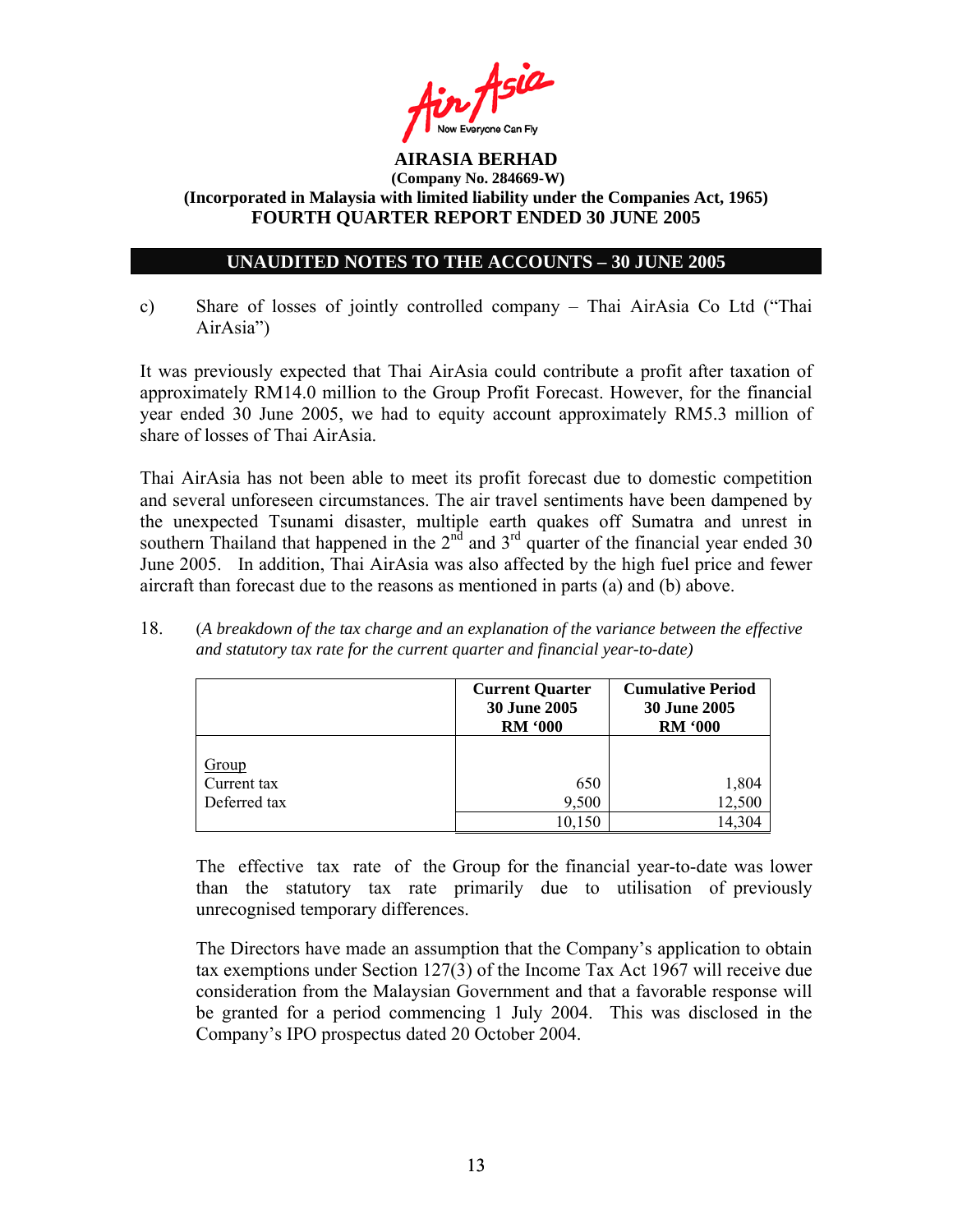

### **UNAUDITED NOTES TO THE ACCOUNTS – 30 JUNE 2005**

In the event that the application is not successful, the potential shortfall in the provision for taxation for the financial year ended 30 June 2005 is estimated to be approximately RM10.0 million.

The above amount will be provided if the approval of the application is not obtained by the date of the signed audited accounts for the year ended 30 June 2005.

The current taxation charge is in respect of interest income, which is assessed separately.

19. (*The amount of profits/(losses) on any sale of unquoted investments and/or properties respectively for the current quarter and financial year-to-date*)

There was no sale of unquoted investments or properties for the quarter and financial year.

- 20. (*The following particulars of any purchase or disposal of quoted securities other than securities in existing subsidiaries and associated companies by all companies except closed-end funds, a company whose activities are regulated by any written law relating to banking, finance companies or insurance and are subject to supervision by Bank Negara Malaysia, Member Companies and such other companies as may be exempted by the Exchange:* 
	- *(a) Total purchase consideration and sale proceeds of quoted securities for the current quarter and financial year-to-date and profit/loss arising therefrom;*
	- *(b) Investments in quoted securities as at the reporting period:-* 
		- *(i) at cost;*
		- *(ii) at carrying value/book value; and*
		- *(iii) at market value*).

There were no purchases or disposals of quoted securities for the quarter and financial year.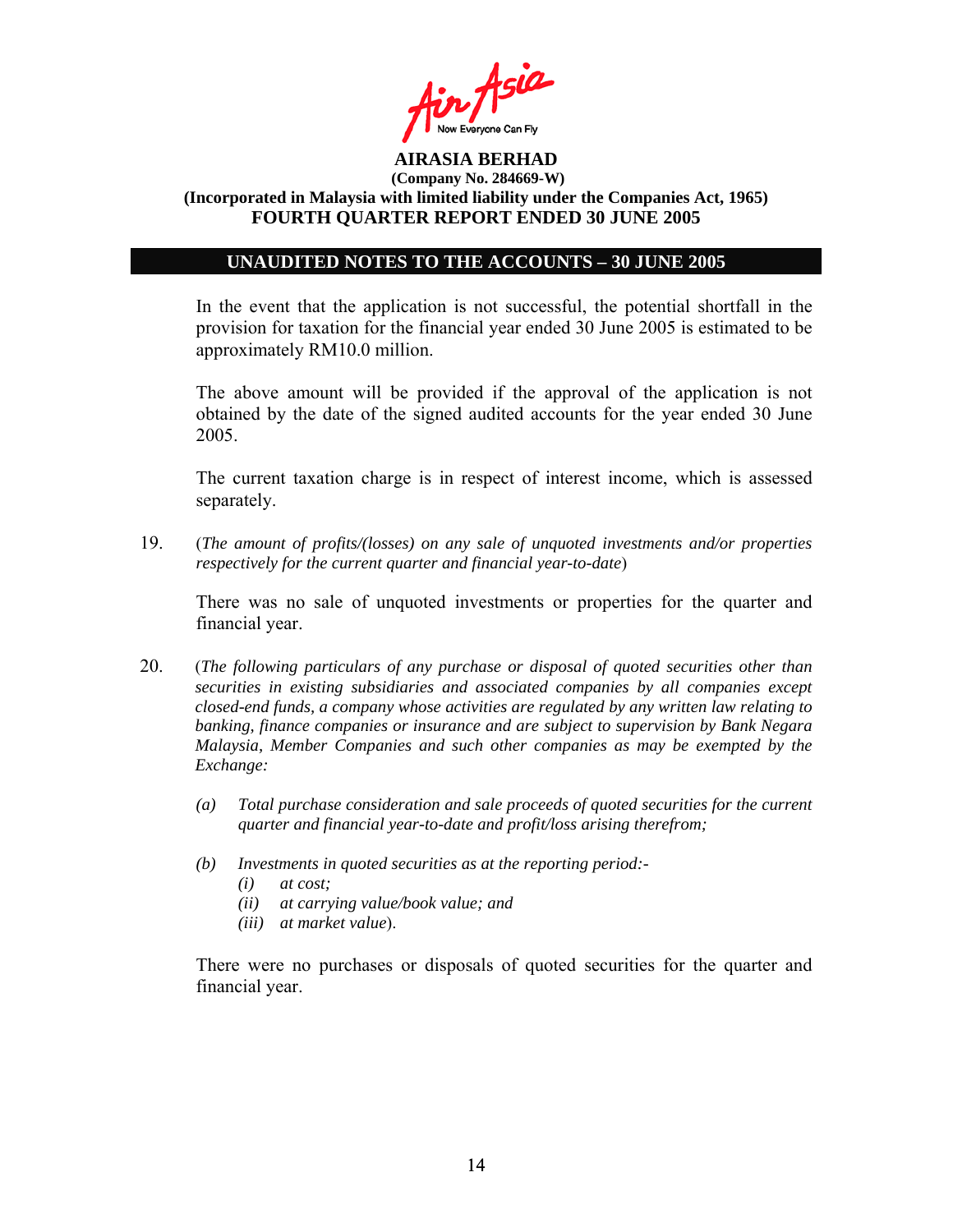

## **UNAUDITED NOTES TO THE ACCOUNTS – 30 JUNE 2005**

- 21. *(a) The status of corporate proposals announced but not completed at the latest practicable date which shall not be earlier than 7 days from the date of issue of the quarterly report*.
	- *(b) Where applicable, a brief explanation of the status of utilisation of proceeds raised from any corporate proposal*)

There were no corporate proposals announced but not completed as at 22 August 2005 (the latest practicable date which shall not be earlier than 7 days from the date of issue of this quarterly report).

 The IPO proceeds were received on 23 November 2004. The amount of RM717.4 million was derived from the issuance of 443,655,900 new shares at RM1.25 each to institutional investors and 140,101,900 new shares at the retail price of RM1.1625 each to the Malaysian public, eligible Directors and employees of the Company and its subsidiary and persons who have contributed to the success of the Group. As at 22 August 2005, the following are the details of the utilization of the IPO proceeds:-

|                              | <b>Proposed</b><br><b>Utilization of</b><br><b>IPO</b> proceeds | <b>Utilised to date</b> | <b>Balance</b> |
|------------------------------|-----------------------------------------------------------------|-------------------------|----------------|
|                              | <b>RM'000</b>                                                   | <b>RM'000</b>           | <b>RM'000</b>  |
| Repayment of bank borrowings | 94,240                                                          | 94,240                  |                |
| Capital expenditure          | 100,000                                                         | 74,926                  | 25,074         |
| Estimated listing expenses   | 35,500                                                          | 26,420                  | 9,080          |
| Working capital              | 487,699                                                         | 212,817                 | 274,882        |
|                              |                                                                 |                         |                |
|                              | 717,439                                                         | 408,403                 | 309,036        |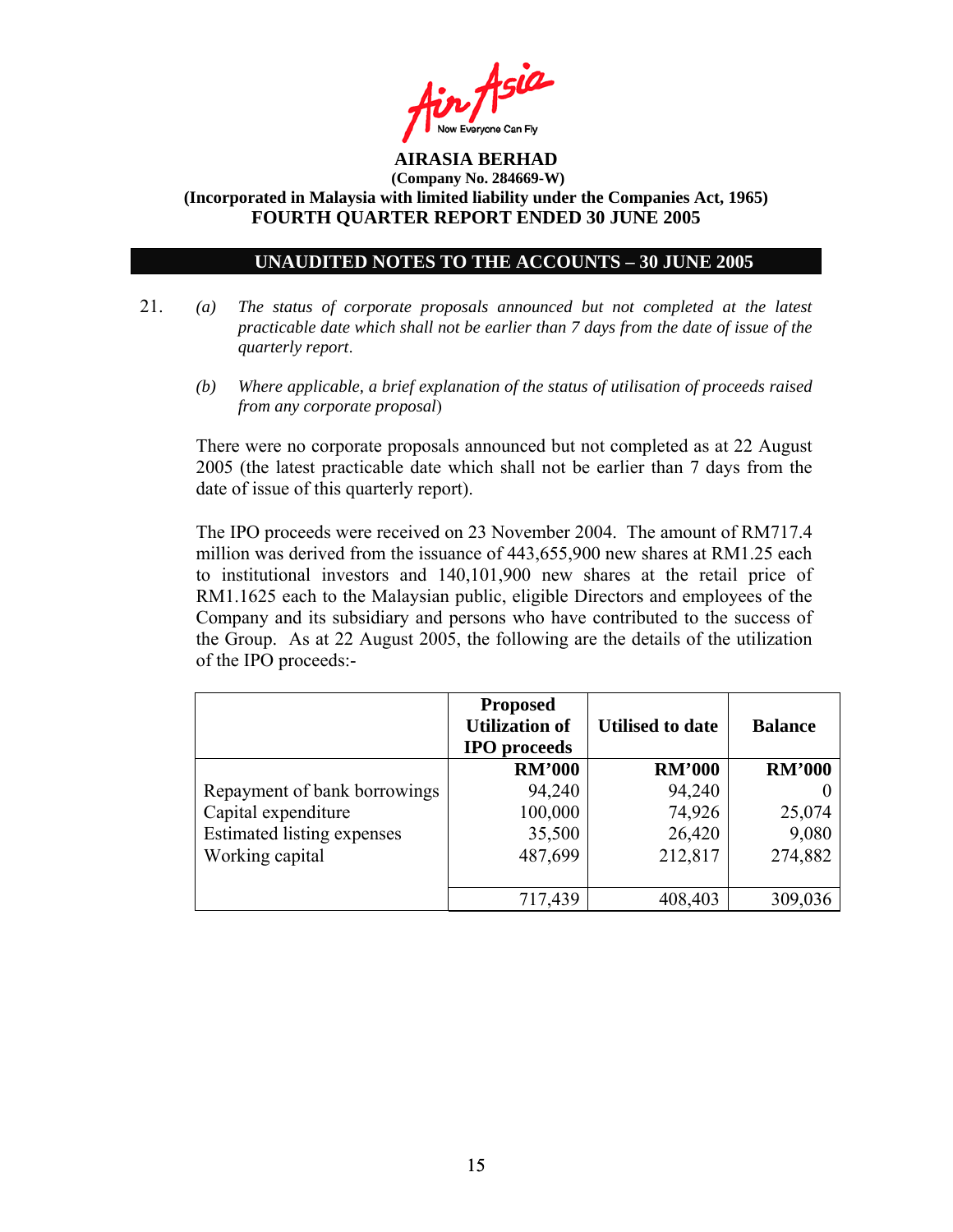

### **UNAUDITED NOTES TO THE ACCOUNTS – 30 JUNE 2005**

- 22. (*The group borrowings and debt securities as at the end of the reporting period:-* 
	- *(a) Whether secured or unsecured, and a breakdown between secured and unsecured, if applicable;*
	- *(b) Breakdown between short term and long term borrowings; and*
	- *(b) Whether denominated in foreign currency, and a breakdown of the debt/borrowings in each currency, if applicable*)

The Group has no outstanding borrowings or debt securities as at the end of the financial period under review.

- 23. (*A summary of off balance sheet financial instruments by type and maturity profile at the latest practicable date which shall not be earlier than 7 days from the date of issue of the quarterly report, including the following information:-* 
	- *(a) the face or contract amount (or notional principal amount if there is no face or contract amount); and*
	- *(b) the nature and terms, including at a minimum, a discussion of:* 
		- *(i) the credit and market risk of those instruments;*
		- *(ii) the cash requirement of those instruments; and*
		- *(iii) the related accounting policies*)

The Company has forward contracts with fair value of RM76.0 million and RM45.0 million for the purchase of jet fuel which matures on 31 December 2005 and 30 June 2006 respectively. These contracts are to be settled in US Dollars.

The recognition of the unrealised gain or loss on forward contract (if any) is deferred until the purchase of fuel is transacted.

24. (*Changes in material litigation (including status of any pending material litigation) since the last annual balance sheet date which shall be made up to a date not earlier than 7 days from the date of issue of the quarterly report*)

Save as disclosed in Note 12, there has been no material change in the contingent liabilities since the last audited balance sheet as at 30 June 2004.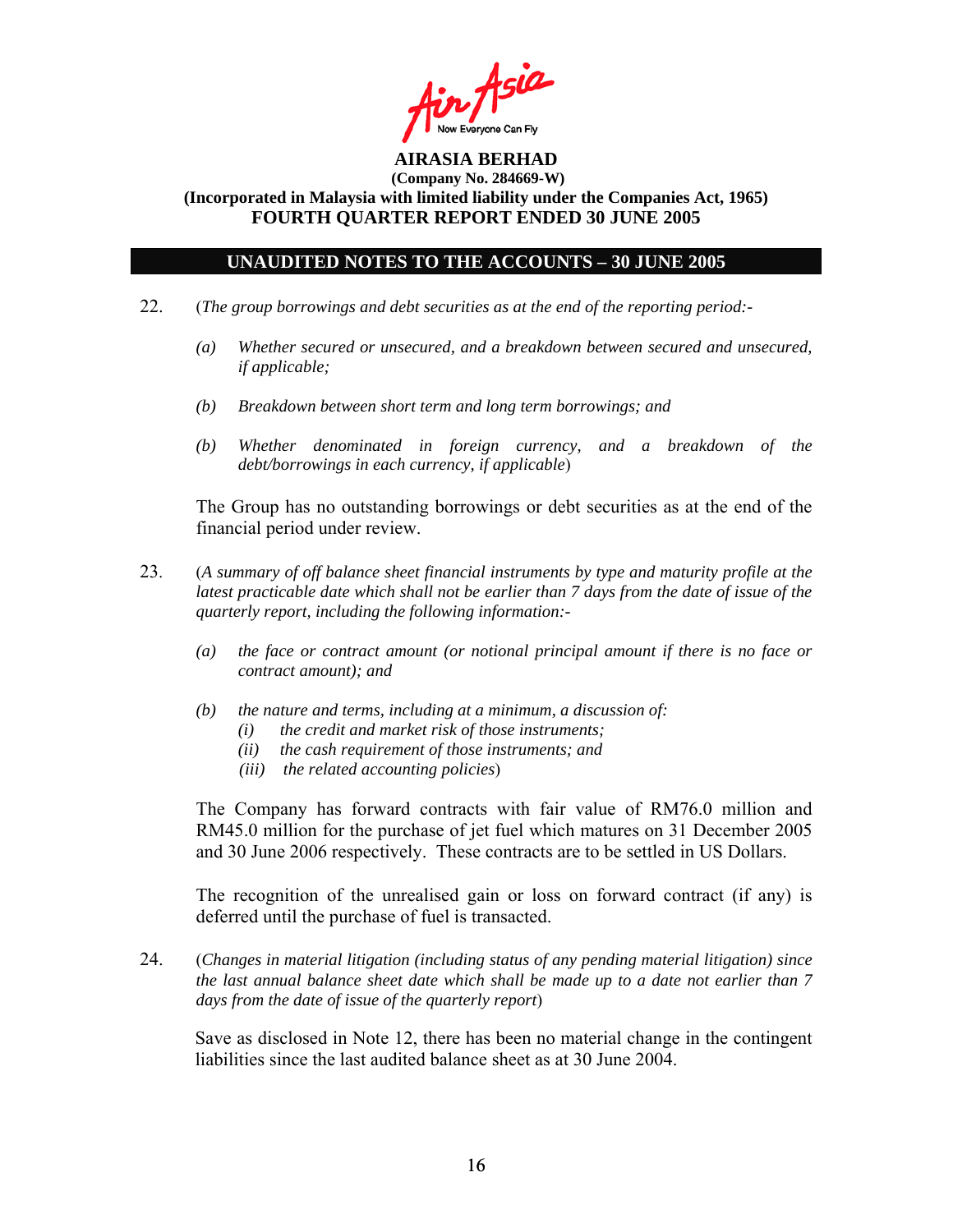

### **UNAUDITED NOTES TO THE ACCOUNTS – 30 JUNE 2005**

There was no pending material litigation as at 22 August 2005 (a date not earlier than 7 days from the date of issue of this quarterly report) since the last annual balance sheet date.

- 25. *(Dividend: To be completed if a decision regarding dividend has been made. (State whether dividend amount is before tax, net of tax or tax exempt and if before tax or net of tax, state the tax rate):*
	- *(a) (i) an interim/final ordinary dividend has/has not been declared/recommended;* 
		- *(ii) the amount per share … sen;*
		- *(iii) the previous corresponding period … sen;*
		- *(iv) the date payable …; and*
		- *(v) in respect of deposited securities, entitlement to dividends will be determined on the basis of the record of depositors as at … dd/mm/yyyy; and*
	- *(b) the total dividend for the current financial year … sen*

The Board of Directors does not recommend any interim/final dividend for the quarter and financial year.

- 26. (*To disclose the following in respect of earnings per share:-* 
	- *(a) the amount used as the numerator in calculating basic and diluted earnings per share and a reconciliation of those amounts to the net profit or loss for the reporting period; and*
	- *(b) the weighted average number of ordinary shares used as the denominator in calculating basic and diluted earnings per share, and a reconciliation of these denominators to each other*)

### **Basic earnings per share**

 Basic earnings per share of the Group are calculated by dividing the net profit for the period by the weighted average number of ordinary shares in issue during the period.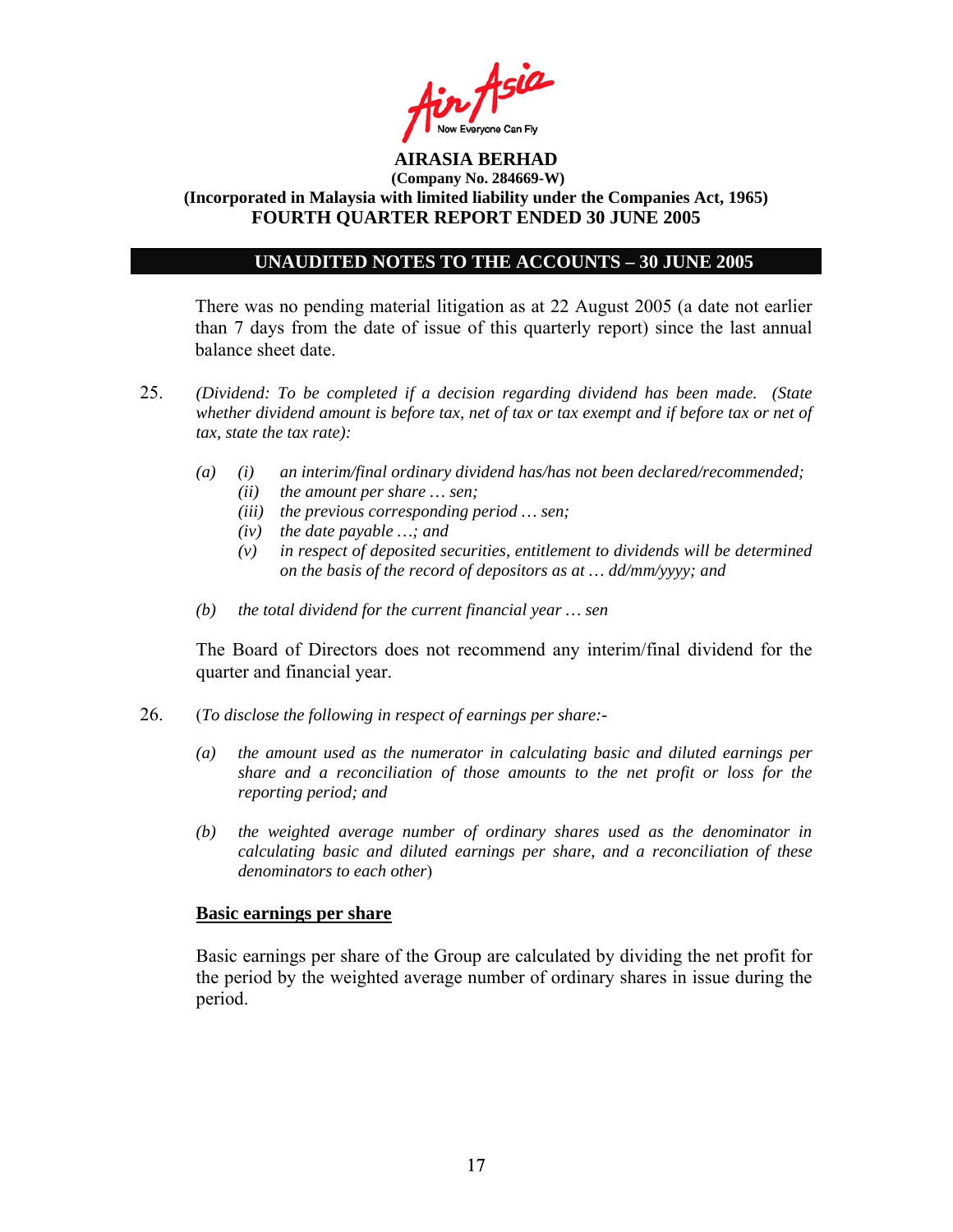

### **UNAUDITED NOTES TO THE ACCOUNTS – 30 JUNE 2005**

|                                                                    | <b>Current</b><br><b>Ouarter</b><br><b>30 June 2005</b> | <b>Cumulative</b><br>Year<br><b>30 June 2005</b> | <b>Cumulative</b><br>Year<br>30 June 2004 |
|--------------------------------------------------------------------|---------------------------------------------------------|--------------------------------------------------|-------------------------------------------|
| Net profit for the financial period (RM'000)                       | 16,108                                                  | 111,635                                          | 49,067                                    |
| average number of ordinary<br>Weighted<br>shares in issue $('000)$ | 2,115,407                                               | 2,115,407                                        | 76,338                                    |
| Basic earnings per share (sen)                                     | 0.76                                                    | 5.28                                             | 64 27                                     |

#### **Diluted earnings per share**

For the diluted earnings per share calculation, the weighted average number of ordinary shares in issue is adjusted to assume conversion of all dilutive potential ordinary shares. The Group's dilutive potential ordinary shares are in respect of options over shares granted to employees.

In respect of options over shares granted to employees, a calculation is done to determine the number of ordinary shares that could have been acquired at fair value (determined as the average share price of the Company's shares) based on the monetary value of the subscription rights attached to outstanding options over shares. The number of ordinary shares calculated is compared with the number of shares that would have been issued assuming the exercise of the options over shares. The difference is added to the denominator as an issue of ordinary shares for no consideration. This calculation serves to determine the "bonus" element in the ordinary shares outstanding for the purpose of computing the dilution. No adjustment is made to net profit for the period for the options over shares calculation.